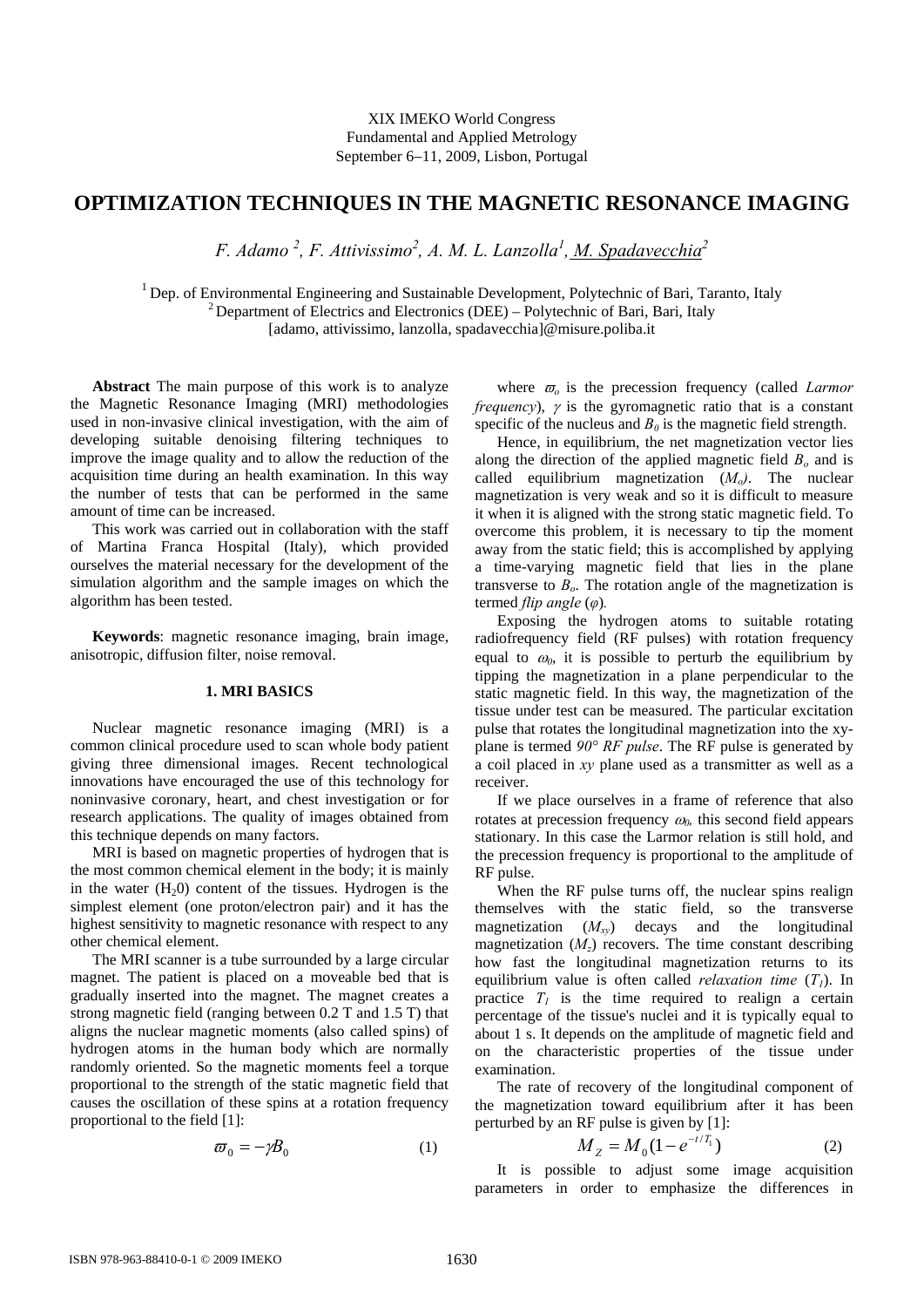relaxation times associated to different tissues. In this case the image contrast will depends mainly on the  $T<sub>1</sub>$  time constant of the analyzed tissues and the MRI is referred as *T1* –weighted imaging.

Moreover, during relaxation, the nuclei loss energy emitting their own RF signal. This signal also known as *free-induction decay* (FID) can be detected by the same coil used to produce RF pulse. The FID is an oscillating signal with an exponentially decaying envelope. The time constant which describes the return to equilibrium of the transverse magnetization (*MXY*), is called the *spin-spin relaxation time*  $(T_2)$  [1] and its trend is described by equation (3).

$$
M_{XY} = M_0 e^{-t/T_2}
$$
 (3)

In this case it is possible to adjust some image acquisition parameters in order to emphasize the differences in  $T_2$  times related to different tissues. The obtained MR images are termed as  $T_2$ -weighted.

The transverse magnetization cannot be directly measured, because it decays quickly. So, it is necessary to generate an echo of the original signal. The delay between the creation of transverse magnetization and the detection of the echo is called *eco time*  $(T_E)$  [2].

In order to obtain all information to generate an MR image, it is necessary to excite several times each tissue with the RF pulse. The time between the application of an RF pulse and the successive, is called *repetition time*  $(T_R)$ . This parameter affects the image contrast.

The signals received by the coils are recorded in a 3-D matrix representing the spatial frequencies of the image. By means of Fourier analysis of the signals [3],[4] we can obtain a map of spatial distribution of spins (called *k-space*).

#### **2. DENOISING TECHNIQUES**

Magnetic Resonance images are affected by random noise which limits the accuracy of any quantitative measurements on the data.

Many manufacturers of MR devices modify technical parameters to improve the image quality. The most commonly adopted technique is the increasing of the magnetic field. This solution decreases the noise but introduces some disadvantages such as: 1) a non uniform illumination of the images due to the difficulty to control the strength of the magnetic field; 2) the high power required to supply the device and 3) the high maintenance costs [5].

A lower cost solution consists in the application of some noise filtering technique before visual inspection or in the application of noise sensitive post-processing methods; in both cases it is possible to decrease significantly the image noise and simultaneously to preserve some fine details in the acquired images. The trade-off between noise reduction and the preservation of actual image features is a particularly delicate and difficult task [6].

The noise modelling is a crucial step in the filter developing. Conventional noise filtering schemes applied to MRI assume that in a first approximation the noise is Gaussian distributed.

However, several studies about statistical analysis of MRI have proved that the magnitude of MR data are Rice distributed [7], [8], [9]. Therefore starting from this assumption, suitable denoising filters were developed and applied to several MR images.

Many filtering methods are based on the signal averaging principle which uses the spatial redundancy in the image. In this sense, Gaussian filters have been largely used in MRI applications but they have the disadvantage to introduce of blurring edges. In fact, a low-pass filter reduces the amplitude of the noise fluctuations, but also degrades sharp details such as lines or edges. This type of filtering does not respect region boundaries or small structures, and the resulting images appear blurry and diffused.

To overcome this limit, in our study, a non-linear anisotropic diffusion denoising technique has been tested and its performances have been compared with common Gaussian filtering techniques. Anisotropic diffusion [9] is a selective and non-linear filtering technique which improves the quality of the image removing the noise while preserving and even enhancing details. The anisotropic diffusion employs the diffusion coefficients to determine the amount of smoothing that should be applied to each pixel of the image [5]. These coefficients depend on the gradient magnitude.

The diffusion process is described by means of the diffusion equation [10]:

$$
I_{i,j}^{t+1} = I_{i,j}^{t} + \lambda (c_N \cdot \nabla_N I + c_S \cdot \nabla_S I + c_E \cdot \nabla_E I + c_W \cdot \nabla_W I) \tag{4}
$$

where  $I_{i,j}$ <sup>t</sup> is the intensity of the pixel at position  $i, j$  and time *t*,  $c_N$ ,  $c_S$ ,  $c_E$ , and  $c_W$  are the diffusion coefficients in the four directions (*north, south, east* and *west*),  $\nabla_N$ ,  $\nabla_S$ ,  $\nabla_E$  and  $\nabla_W$  are the nearest-neighbour differences in the four directions and  $\lambda$  is a coefficient which assures the stability of the model; it ranges in the interval [0-0.25]. The initial condition  $(t=0)$  of diffusion equation is the intensity pixels of original image.

The value of diffusion coefficients is determined taking into account the local properties of the image through the scales. The expected outcome of the proposed diffusion process is that the strong as well as the weak edges are well depicted and noise is effectively removed. For this reason, the filter action must be stronger on that image zones where there are no details (*homogeneous* zones) and weaker on image zones where edges are present (*edge* zones).

#### **3. EXPERIMENTAL RESULTS**

In our study we have analyzed some MR images of human brain which represent "the bottleneck" for clinical diagnostic, due to very long acquisition time. The pulse sequence used in the simulation algorithm is the Spin Eco [11] that is the most adopted sequence in analysis of brain images.

The MR images analysed (256x256 pixels of size) are acquired by means of a Philips Gyroscan 1.5 Tesla scanner set up in the Martina Franca Hospital. These images are in DICOM (Digital Imaging and Communications in Medicine) format, which is a standard for handling, storing,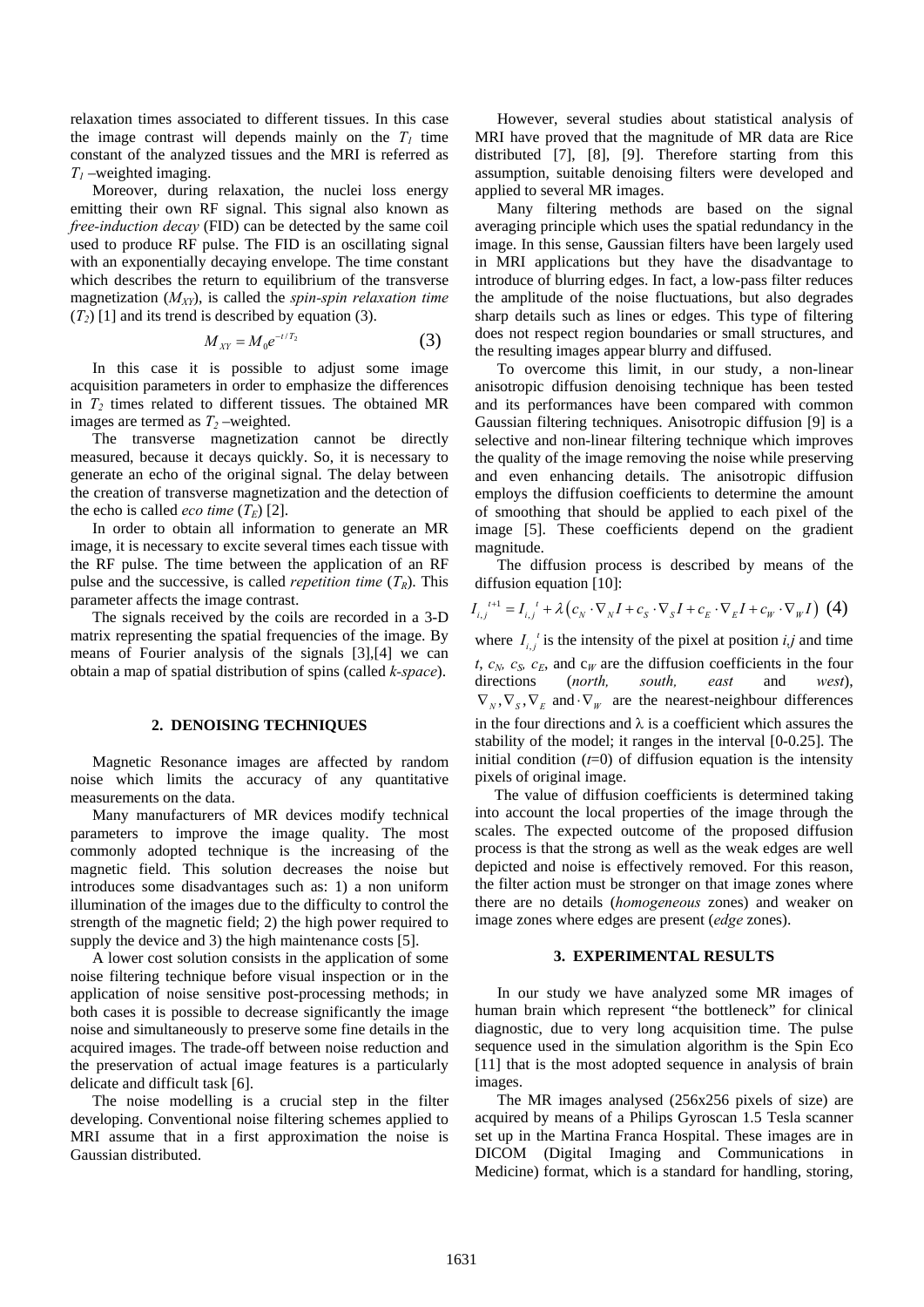

Figure 1 - (a) Original image, (b) image corrupted with Rice noise

printing, and transmitting information in medical imaging. It includes a file format definition and a network communication protocol allowing easy information transfer among several sanitary structures [12]. The DICOM standard groups information into data sets. It consists of a number of attributes, including important information such as image size and format, acquisition parameters, equipment description, and patient information [13].

In our study, we have used a MATLAB based DICOM viewer to import the brain images (axial, coronal and sagittal views) supplied by the Martina Franca Hospital;



Figure 2 - SNR of filtered image versus iterations number



Figure 3 - SNR obtained by applying Gaussian and diffusion filter versus noise standard deviation

moreover we have derived the information about the values of characteristic parameters used in this structure to set the scanner. The protocol used by the staff of Martina Franca Hospital is divided in two main acquisition forms including the presence or the absence of the contrast agent that sometimes is used to improve the image brightness. We have analysed MR images acquired without the administration of the contrast agent because it is difficult to evaluate the variation of the characteristic parameters of the brain tissues due to this agent.

In a first step, all MR images were corrupted with Ricedistributed noise to simulate low quality images (Figure. 1). In particular the percentage of noise was varied from 1% to 20%. (typical range of MR image noise).

The estimation of the noise level in corrupted the image is based on calculation of the standard deviation of the pixels in the homogeneous zone [14]. For this reason the pixel indexes of the original image background identifying the zones where there is no signal  $(I(i,j)=0)$  are firstly calculated. Then these indexes are used to calculate the standard deviation in the corrupted image.

Several simulations were performed by applying the diffusion filter. To evaluate the effect of the filtering process the *Signal Noise Ratio* (SNR) was calculate by means of the following relationship.

$$
SNR = 20 \log \frac{\sqrt{\frac{1}{M \cdot N} \sum_{i=1}^{N} \sum_{j=1}^{M} [I(i, j)]^{2}}}{\sigma}
$$
(4)

where *M* and *N* are the number of the image rows and columns respectively, *I(i,j)* is the pixel intensity of the original image and  $\sigma$  is the standard deviation of the noise.

In Figure 2 the trend of the *SNR* (obtained with the maximum noise level) versus the number of iterations is reported; analysing this trend is possible to estimate the minimum number of iterations for a good diffusion process,. The simulations show that using more than five iterations the reduction in *SNR* is negligible.